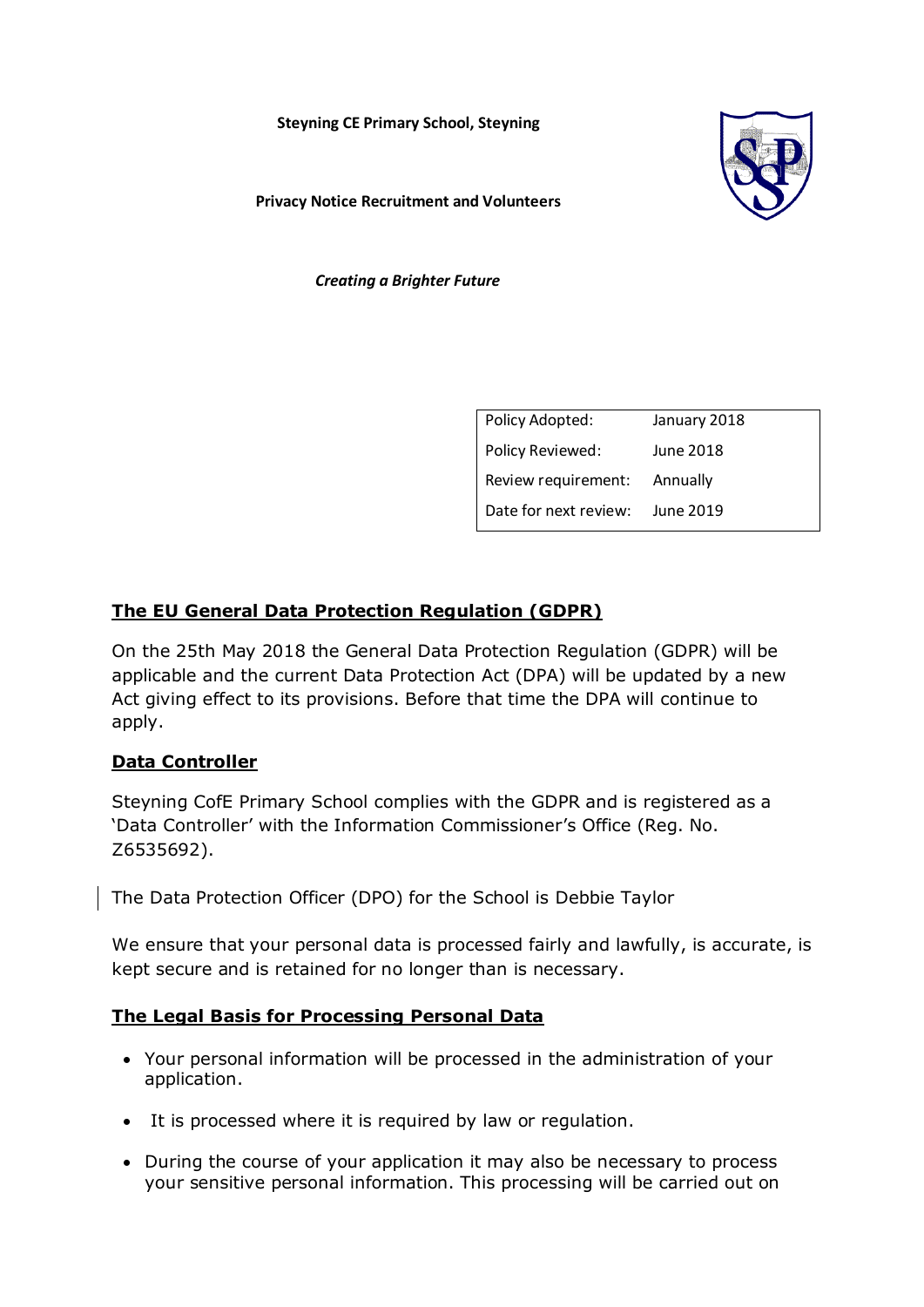the basis of consent - by completing an application form as part of a recruitment process or to become a volunteer you consent to the processing of your personal data.

## **The categories of personal data we are processing**

- The information you provide to us in your curriculum vitae and covering letter or the information you provide on the application form (both in paper and electronic form), including:
	- o name, title, address, telephone number, personal email address, national insurance number, date of birth, gender, ethnicity, disabilities, employment history and details of qualifications and experience;
- Any notes made during interview and any additional information you provide to us during an interview process;
- Any other information related to the recruitment process e.g. test results, right to work in the UK
- Information received from the Disclosure and Barring Service in respect of criminal convictions where this is a requirement of the role
- Information from the Health and Care Professional Council (or other relevant professional body) in respect of registration details where this is a requirement of the role
- Details of criminal convictions
- Information about your health
- Documents confirming identity
- Your named referees, from whom we collect the following categories of data: o Current employment history
	- o Referee details

## **How we collect and use information**

We use this personal data to:

- Assess your skills, qualifications, and suitability for the role
- Carry out background and reference checks, where applicable and where required for the role
- To comply with equal opportunities
- To comply with immigration and money laundering legislation
- Communicate with you about the recruitment process
- Keep records related to our recruitment processes
- Comply with legal or regulatory requirements.

## **Who we share data with**

We may pass data to:

- HR advisers / Organisational Change team;
- The recruiting manager and other recruiting panel members;
- IT staff if access to the data is necessary for performance of their roles;
- The Disclosure and Barring Service where this is a requirement of the role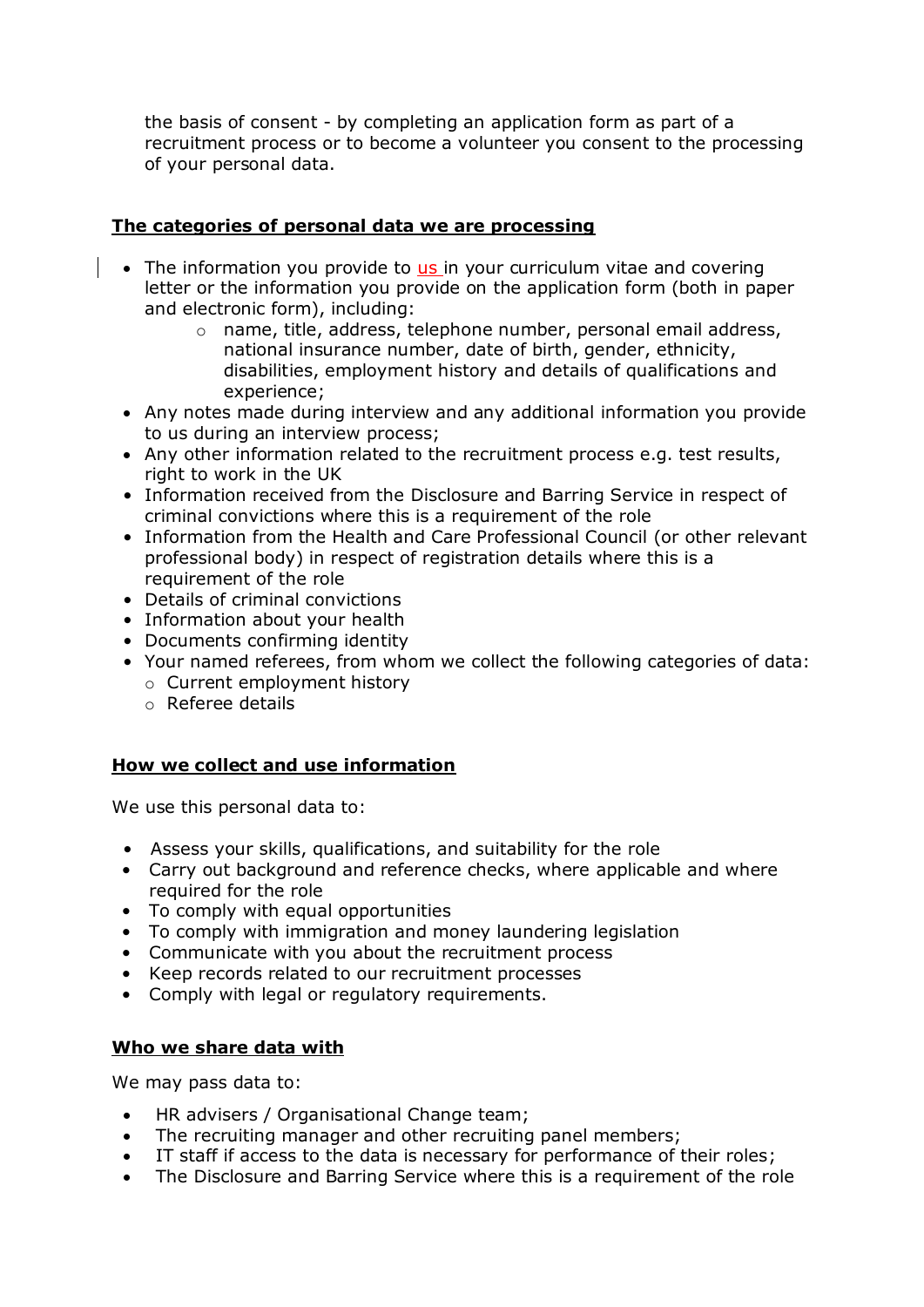- The Health and Care Professional Council (or other relevant professional body) where this is a requirement of the role
- Other third-party organisations, as allowed by law;
- Other partner agencies that provide services on our behalf;
- HM Revenue and Customs
- UK Boarder or other public authority
- Our local authority
- The Department for Education

We will not share data with third-parties for marketing purposes

#### **Retention Periods**

Personal data will not be retained for longer than necessary in relation to the purposes for which they were collected. We will retain your personal information for a period of six months after we have communicated to you our decision about whether to appoint you to the role or within 6 months of the end of your volunteering role. After this period, we will securely destroy your personal information.

#### **Rights**

You have the right to:

- 1. be informed of data processing (which is covered by this Privacy Notice)
- 2. access information (also known as a Subject Access Request)
- 3. have inaccuracies corrected
- 4. have information erased
- 5. restrict processing
- 6. data portability
- 7. intervention in respect of automated decision making (automated decision making is rarely operated within WSCC)
- 8. Withdraw consent (see below)
- 9. Complain to the Information Commissioner's Office (See below)

To exercise any of these rights please contact The Data Protection Officer named above.

#### **Withdrawal of Consent**

Where personal data is processed on the basis of consent, you have the right to